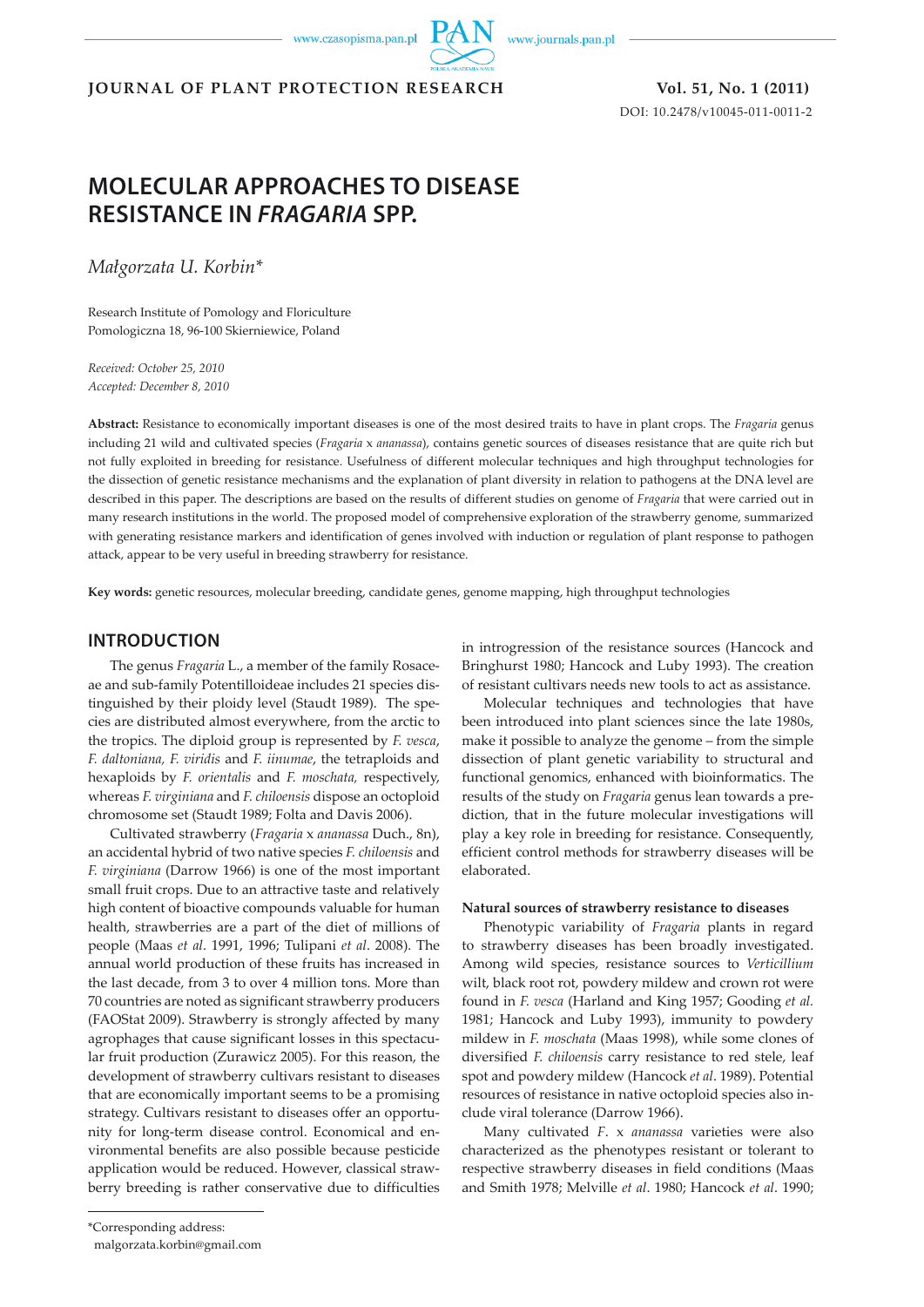www.journals.pan.pl

**PAN** 

Wing *et al*. 1995; Nelson *et al*. 1996; Bell *et al*. 1997; Shaw and Gordon 2003; Mori *et al*. 2005; Particka and Hancock 2005; Zebrowska *et al*. 2006; Masny and Zurawicz 2008).

#### **The inheritance of resistance**

When considering the suitability of the resistance sources for breeding, four aspects have to be analyzed: the degree, the durability, the specificity and the inheritance of the resistance trait. Most commonly, plants with monogenically inherited resistance have been introduced to breeding programs. This type of resistance in plants is based on the activity of single R gene(s) that provide total protection against the pathogen, including hypersensitive reaction with cell death around the site of plantpathogen interactions. On the other hand, polygenic resistance is correlated with the activity of many additive genes providing partial, more durable and non-race specific resistance. In consequence, the targeted selection is very desirable but time-consuming and troublesome. This is especially true, when race specific R genes, with partial resistance effect, are present. As nothing is simple in nature, it is possible for each type of resistance to be represented by numerous genetic mechanisms.

Two monogenically inherited resistances of *Fragaria* plants have been fully characterized. They are resistance to red stele root rot (red core) caused by soil-borne fungus, *Phytophthora fragariae,* and resistance to anthracnose caused by *Colletotrichum acutatum*. Mendelian segregation of resistance to red core in appropriate  $F_1$  populations, and the analysis of phenotypic interactions between numerous strawberry cultivars and pathogen races from different geographical regions confirmed the existence of race specificity typical for monogenic resistance (van de Weg 1989a). The mechanism of resistance to red stele root rot is based on a gene-for-gene concept (Flor 1956), with five virulence and five resistance factors (van de Weg 1989a). The establishment of the GFG model has canceled out the previous theory of polygenic inheritance (Scott *et al*. 1984) and explained the phenomenon of the incomplete resistance. It was also a major step in the explanation of the genetics of strawberry resistance to *P. fragariae*, and identification of two highly effective and race specific R genes: *Rpf1* and *Rpf2* (van de Weg 1997a, b). A key point for the elucidation of mechanism(s) of strawberry resistance to anthracnose was the distinction of two pathogenicity groups of *C. acutatum* (Denoyes-Rothan and Baundry 1995). Plants infected with *C. acutatum* isolates belonging to group 2 pathogenicity showed a high level of resistance controlled by a single dominant *Rca2* gene (Lerceteau-Kohler *et al*. 2002), at the same time, a polygenically inheritanced resistance was observed in plants infected with the isolates from group 1 pathogenicity. Strawberry resistance to black leaf spot also has a monogenic character. Black leaf spot is a disease caused by the fungus *Alternaria alternata*. The single locus of this trait was identified in a study on numerous strawberry cultivars and genetic mutants obtained in Japan (Takahashi *et al*. 1991; 1997).

Polygenic quantitative inheritance characterizes strawberry resistance to anthracnose (Denoyes-Rothan *et al*. 2005), *Cactorum* crown and leather rot (DenoyesRothan *et al*. 2004), grey mould (Barritt 1980; Popova *et al.* 1985), *Verticillium* wilt (Zebrowska *et al*. 2006) and bacterial angular leaf spot (Lewers *et al*. 2003) for which *C. acutatum* (group 1 pathogenicity)*, Phytophthora cactorum*, *Botrytis cinerea*, *Verticillium dahliae*, and respectively, *Xanthomonas fragariae* are indicated as causative agents of the diseases. In all these cases, the study on identification of genome regions containing sets of genes that control resistance and called quantitative trait loci (QTL), have been undertaken.

No genetic and molecular dissections of host-pathogen interactions and inheritance character have been performed for other diseases that affect plants belonging to the *Fragaria* genus.

#### **Strawberry markers linked to disease resistance**

The term "molecular markers" is applied to a large number of different molecular techniques that detect plant variability at the DNA level. Properly prepared DNA markers tightly linked to the resistance genes can assist plant breeders to improve their breeding outcomes. This means improvement, from assessing genetic diversity of the germplasm used in breeding programs to marker assisted selection of progeny (MAS) (Charcosset and Moreau 2004). Particularly, markers of monogenic traits are readily available, easy to map on plant chromosomes and relatively easy to apply to breeding. The availability of polygenic trait markers is more limited and still controversial, due to the number of genes involved in the plant defense process and because of their quantitative character. Assuming that polygenic traits are controlled by a number of QTL that are inherited in a Mendelian fashion (Hospital and Charcosset 1997), the principles of MAS should be the same as for the R genes. However, due to the minor effects of QTL on the trait of interest, their map positions are less precise than for R genes. Therefore, well-chosen markers spanning the intervals defining map positions are recommended (Gimelfarb and Lande 1995).

The first markers linked to strawberry monogenic resistance were generated by Haymes and co-workers (1997) in regard to red stele. Using sixty plants from a segregating population, bulked segregant analysis (BSA) was carried out with almost six hundred RAPD primers. Seven RAPD-PCR markers had distinct presence or absence of polymorphisms between the bulks. The markers were mapped to within 1.7–13.9 cM of the *Rpf1* gene and some of them (*e.g.* M6) were converted into specific SCAR markers useful for marker-assisted breeding (Haymes *et al*. 2000). The next group of monogenic trait markers was described for strawberry resistance to anthracnose. The markers called mf1, mf2, mf3 and mf4 were generated as a result of the PCR-AFLP dissection of four bulks that represented two resistant and two susceptible progeny groups (Lerceteau-Kohler *et al*. 2002; Guerin *et al*. 2003). The mf4, that displayed well-isolated DNA band, was transformed into dominant SCAR marker with a length of 240 bp. This SCAR marker was present in all tested resistant cultivars except for 'Sequoia', for which crossover event between the mf4 and *Rca2* gene had probably taken place (Guerin *et al*. 2003). Development of the next generation of SCAR markers such as STS-Rca2-417, and their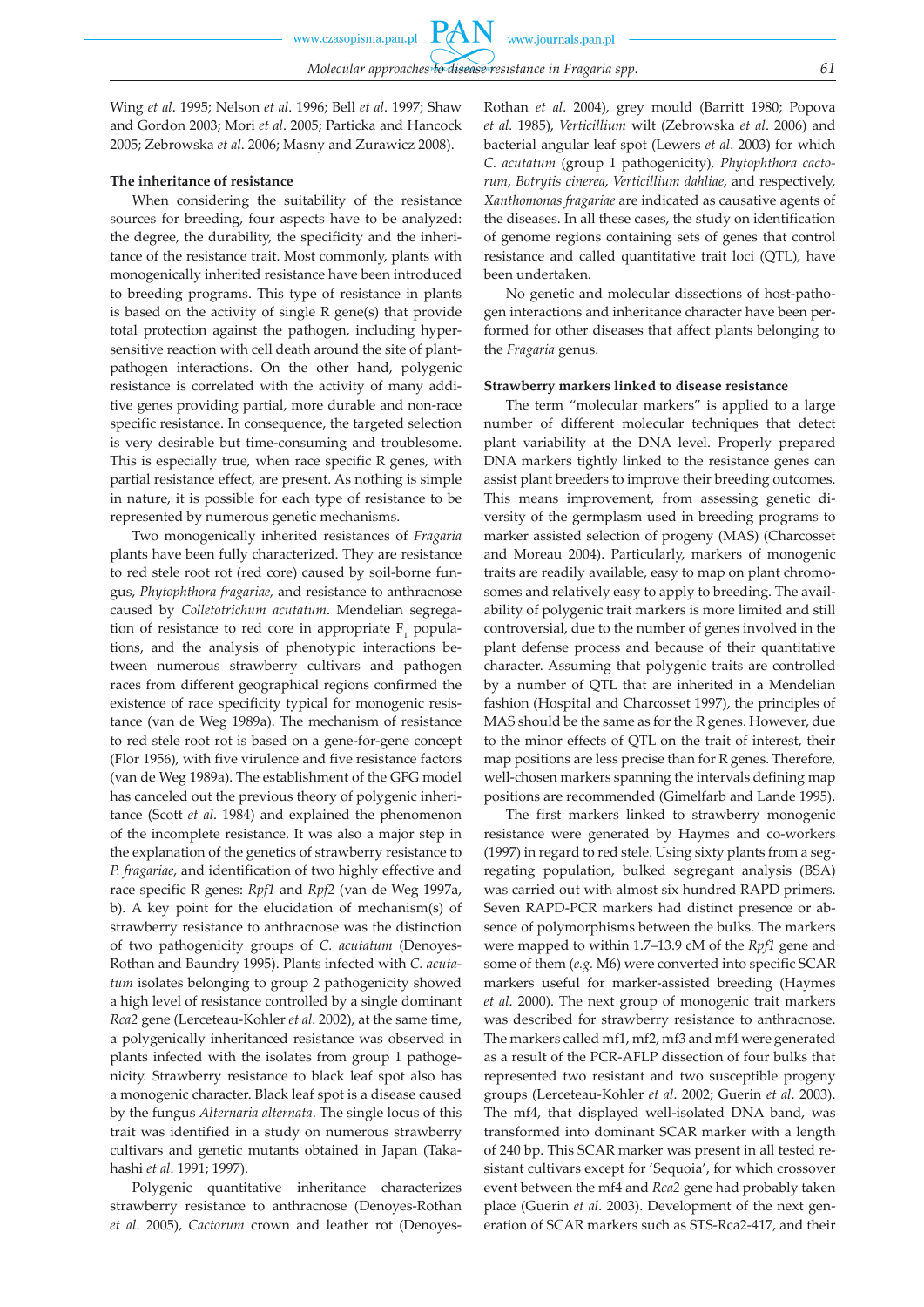location on 'Capitola' x 'Pajaro' linkage map have been continued (Lerceteau-Kohler *et al*. 2002; 2005).

The authors investigating polygenic resistance in strawberry have focused mainly on the characterization of QTL, linkage mapping, and further studies - for integrating this information with functional genomics. Previously, five QTL linked to plant resistance to anthracnose and five QTL linked to resistance to *Phytophthora* crown rot were identified and mapped (Lerceteau-Köhler *et al*. 2002; Denoyes-Rothan *et al*. 2004). None of the QTL markers of polygenic resistance to anthracnose correlate to the region of *Rca2* (monogenic anthracnose resistance). It was anticipated that the use of both types of markers, for R gene and for major QTLs, will enable pyramiding the resistance to provide a wider spectrum of *C. acutatum*  control in strawberry (Denoyes-Rothan *et al*. 2005).

#### **New strategies in** *Fragaria* **genotyping**

In the last decade several new strategies, such as circumstantial study on candidate gene and QTL-based pedigree genotyping approach, bin mapping, and the use of genomics technology to sequence genome and screen expressed sequence tags (ESTs) through RNA assays, have been developed to increase the efficiency of plant variability detection.

First of all, the new technologies allowed for significant saturation of strawberry maps being a compendium of knowledge about plant diversity. The pioneering linked map based on random RAPD markers was constructed for *F. vesca* (Davis *et al* 1995). Using over two hundred progenies from cross 'Capitola' x CF1116 and over seven hundred AFLP, SSR and SCAR markers for anthracnose resistance, the French team constructed the linkage map for *F*. x *ananassa* (Lerceteau-Köhler *et al*. 2002; 2003; Denoyes-Rothan *et al*. 2004). The new generation of strawberry maps are enhanced by additional microsatellite, gene-specific intron polymorphism, cleaved-amplified polymorphic sequence (CAPS) markers (Cipriani *et al*. 2006; Sargent *et al*. 2006, 2007).

Huge progress in the strawberry genotyping area was assured by adaptation of new, high throughput nanotechnology, such as 454-sequencing and Illumina-Solexa sequencing, both based on sequencing by synthesis. At present, the available genomic sequence of *F. vesca* contains 1.75 Mb from 50 fosmid clones and is deposited in the GenBank under Acc. No. EU024823-EU024872. Fragaria Genome Sequencing Consortium works on sequencing of cosmids and BACs, and according to the plan, about 3 Gb of genome coverage will be generated (Sosinski *et al*. 2009). The sequenced genome as well as extensive EST database developed from strawberry in USA (Folta *et al*. 2005), constitute a powerful source a candidate genes potentially involved in induction and regulation of plant response to biotic factors. The EST collection was just utilized for identification of some candidate genes linked to resistance to anthracnose (Casado-Diaz *et al*. 2006). Based on published genome sequences of different plant species and degenerated oligonucleotide primers, Martinez-Zamora and co-workers (2004) isolated *Fragaria* resistance gene analogues (RGA) that belong to seven LRR and NBS families. The genes were identified in *F. vesca*,

*F. chiloensis* and six *F.* x *ananassa* cultivars. A study conducted in the Research Institute of Pomology and Floriculture (RIPF), Skierniewice (Poland) in cooperation with Fasteris Co., Zurich (Switzerland) showed suitability of Illumina-Solexa high throughput sequencing for analysis of mechanism of strawberry resistance to *Verticillium* wilt. The sixty thousand out of 1.7 million sequences were recognized as differentially expressed on the first day after plant inoculation with *V. dahliae*, and over one hundred tags were chosen for further study on potential candidate genes in both, resistant and susceptible genotypes (Korbin, unpublished data).

Recombinant technology has been explored for improvement of disease resistance characteristics in strawberry since the 1990s. Transgenic strawberries transformed via *Agrobacterium tumefaciens* with a thaumatin II gene (Schestibratov and Dolgov 2005) and a pectate lyase gene (Jimenez-Bermundez *et al.* 2002) enhanced their resistance to grey mould. Resistance against the fungal pathogen *Sphaerotheca humuli* was enhanced in transgenic strawberry expressing a rice chitinase gene (Asao *et al*. 1997). Chalavi and co-workers (2003) observed enhanced strawberry resistance to *Verticillium* wilt after plant transformation with chitinase gene isolated from *Lycopersicon chilense*. Schart (2004) produced genetically modified strawberry which is less susceptible to grey mould, using cisgenic strategy that is based on plant modification with its own *F*. x *ananassa* genes. However, the results of these experiments stayed in the labs because of the rather negative public perception towards genetic modification of plants designed for consumption in fresh form. On the other hand, the elaboration of regeneration and transformation systems, including the choice of genotype, explants and proper media (James *et al*. 1990; Nehra *et al*. 1990; Gruchala *et al*. 2004, Landi and Mezzetti 2006), became fundamentals of GM-based strategy for confirmation of candidate gene role in respective plants.

### **CONCLUSION**

Strawberry is susceptible to many diseases, with high costs in terms of yield losses and pesticide treatments. New EU regulations are headed towards the use of resistant plant material and sustainable crop management practices. Meanwhile, strawberry cultivars fully resistant to any disease have not been bred so far, nor have wild *Fragaria* species been extensively characterized as a source of resistance (Schwab *et al*. 2009). In this situation, the deep molecular-based characterization and wide exploitation of gene pools, and their introgression and pyramiding in new genotypes, can be a key strategy for generating strawberry with durable resistance, desirable for new horticulture. For further molecular dissection of the resistance sources within the *Fragaria* genus, developing collaborative research communities working on proper genetic systems (diploid inbred lines and large diversified germplasm) with precise genetic and physical maps, big genomics resources (EST database, cDNA libraries), with strong biochemical knowledge and bioinformatics support, are still necessary (Fig. 1).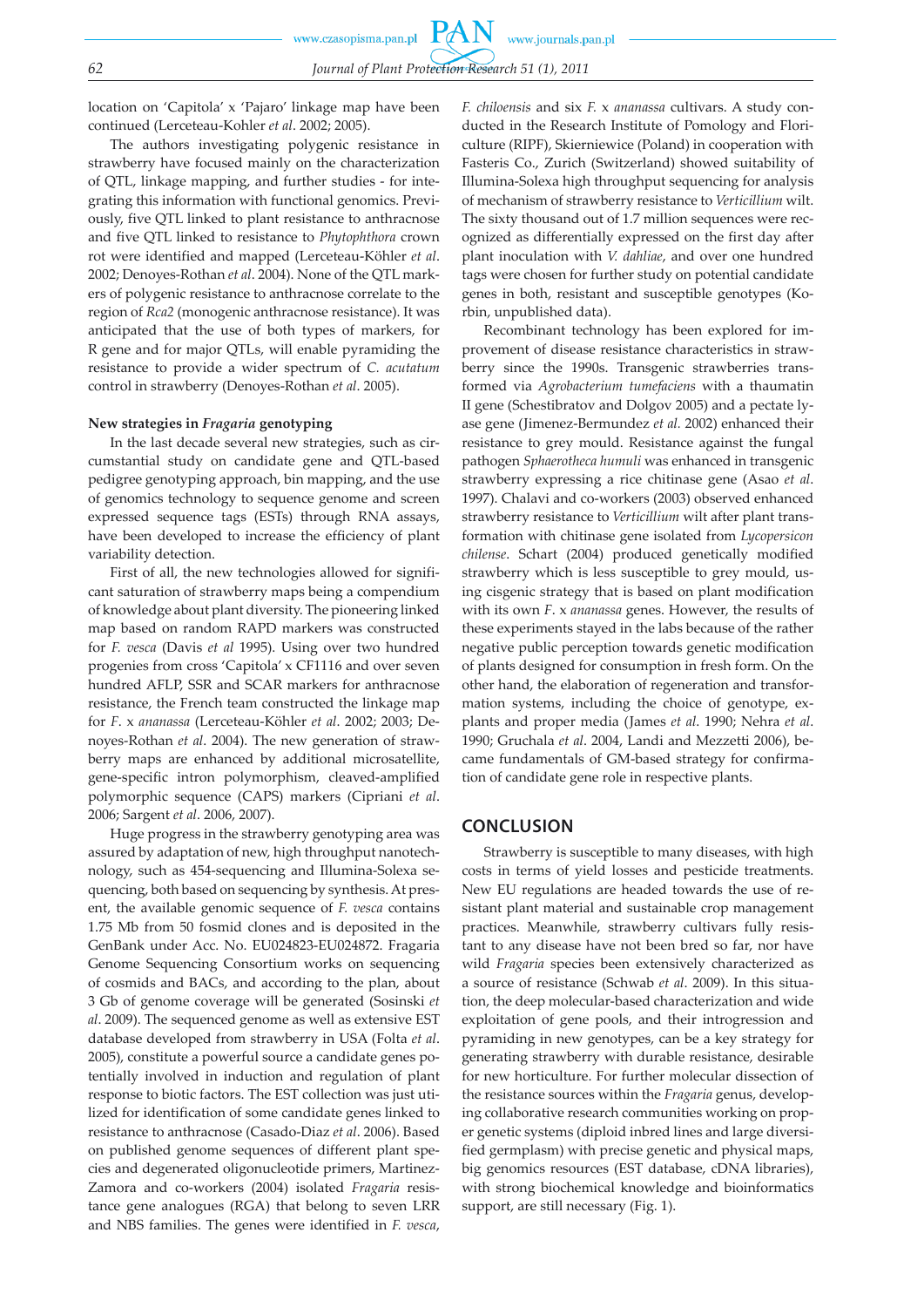www.czasopisma.pan.pl

www.journals.pan.pl



Fig. 1. Comprehensive study on plant response mechanism and molecular markers linked to strawberry disease resistance

### **REFERENCES**

- Asao G.H., Nishizawa Y., Arai S., Sato T., Hirai M., Yoshida K., Shinmyo A., Hibi T. 1997. Enhanced resistance against a fungal pathogen *Sphaerotheca humuli* in transgenic strawberry expressing a rice chitinase gene. Plant Biotechnol. 14 (3): 145–149.
- Barritt B.H. 1980. Resistance of strawberry clones to *Botrytis* fruit rot. J. Am. Soc. Hort. Sci. 105 (2): 160–164.
- Bell J.A., Simpson D.W., Harris D.C. 1997. Development of a method for screening strawberry germplasm for resistance to *Phytophthora cactorum*. Acta Hort. 439: 175–180.
- Charcosset A., Moreau L. 2004. Use of molecular markers for the development of new cultivars and the evaluation of genetic diversity. Euphytica 137 (1): 81–94.
- Cipriani G., Pinosa F., Bonoli M., Faedi W. 2006. A new set of microsatelite markers for *Fragaria* species and their application in linkage analysis. J. Hort. Sci. Biotechol. 81 (4): 668–675.
- Casado-Diaz A., Encinas-Villarejo S., de los Santos B., Schiliro E., Yuber-Serrano E.M., Amil-Ruiz F., Pocovi M.I., Pliego-Alfaro F., Dorado G., Rey M., Romero F., Munoz-Blanco J., Caballero J.L. 2006. Analysis of strawberry genes differentially expressed in response to *Colletotrichum* infection. Physiol. Plantarum 128 (4): 633–650.
- Chalavi V., Tabaeizadeh Z., Thibodeau O. 2003. Enhanced resistance to *Verticillium dahliae* in transgenic strawberry plant expressing a *Lycopersicon chilense* gene. J. Am. Soc. Hort. Sci. 128 (5): 747–753.
- Darrow G.M. 1966. Strawberry. History, Breeding and Physiology. Holt, Rinehart and Winston, 1st ed. New York, 447 pp.
- Davis T.M., Haigis K.M., McGowan P.J. 1995. Template mixing – a method of enhancing detection and interpretation of codominant RAPD markers. Theor. Appl. Genet. 91 (4): 582–588.
- Denoyes-Rothan B., Baundry A. 1995. Species identification and pathogenicity study of French *Colletotrichum* strains isolated from strawberry using morphological, and cultural characteristics. Phytopathology 85 (1): 53–57.
- Denoyes-Rothan B., Guerin G., Lerceteau-Kohler E., Risser G. 2005. Inheritance of a race-specific resistance to *Colletotrichum acutatum* in *Fragaria* x *ananassa*. Phytopathology 95 (4): 405–412.
- Denoyes-Rothan B., Lerceteau-Kohler E., Guerin G., Bosseur S., Bariac J., Martin E., Roudeillac P. 2004. QTL analysis for resistance to *Colletotrichum acutatum* and *Phytophthora cactorum* in octoploid strawberry (*Fragaria* x *ananassa*). Acta Hort. 663: 147–151.
- FAOStat 2009. Food and Agriculture. http://faostat.fao.org/ site/567/default.asp#ancor
- Flor H.H. 1956. The complementary genic systems in flax and flax rust. Adv. Genet. 8: 29–54.
- Folta K.M., Davis T.M. 2006. Strawberry genes and genomics. Crit. Rev. Plant Sci. 25 (5): 399–413.
- Folta K.M., Staton M., Stewart P.J, Jung S., Bies D.H., Jesdurai C., Main D. 2005. Expressed sequence (ESTs) and simple sequence repeat (SSR) markers from octoploid strawberry (*Fragaria* x *ananassa*). BMC Plant Biol. 5 Art. 12: 1–11.
- Gimelfarb A., Lande R. 1995. Marker-assisted selection and marker-QTL associations in hybrid populations. Theor. Appl. Genet. 91 (3): 522–528.
- Gooding H.J., McNicol R.J., MacIntyre D. 1981. Methods of screening strawberries for resistance to *Sphaerotheca macularis* and *Phytophthora cactorum*. J. Hort. Sci. 56 (3): 239–245.
- Gruchala A., Korbin M., Zurawicz E. 2004. Conditions of transformation and regeneration of 'Induka' and 'Elista' strawberry plants. Plant Cell Tiss. Organ. Cult. 79 (2): 153–160.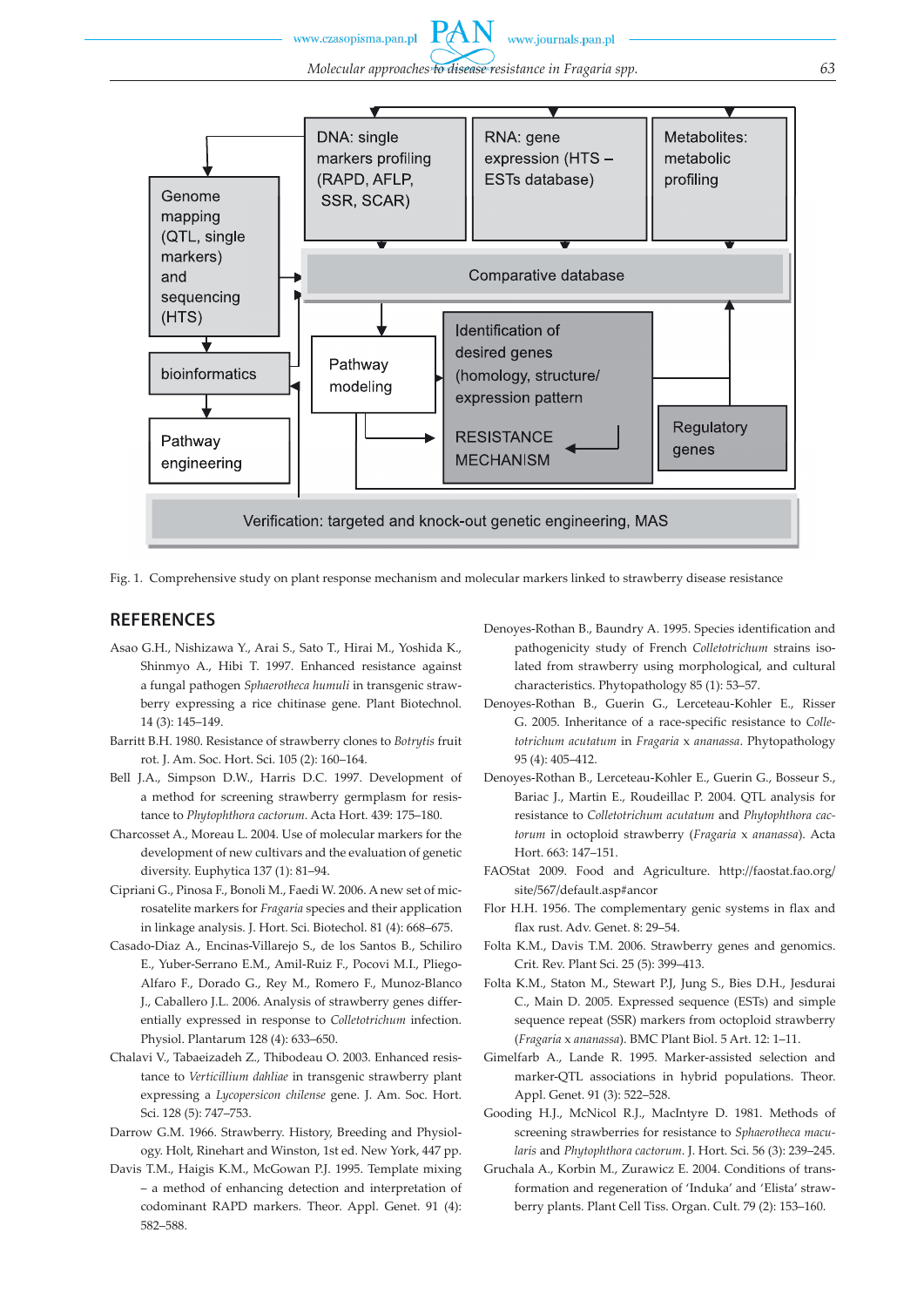- Guerin G., Laigret F., Denoyes-Rothan B., Lerceteau-Kohler E., Roudeillac P. 2003. Development of a SCAR marker linked to dominant gene conferring resistance to *Colletotrichum acutatum* in strawberry (*Fragaria* x *ananassa*). Acta Hort. 636: 85–90.
- Hancock J.F., Bringhust R.S. 1980. Sexual dimorphism in the strawberry *Fragaria chiloensis*. Evolution 34 (4): 762–768.
- Hancock J.F., Flore J.A., Galletta G.J. 1989. Variation in leaf photosynthetic rates and yield in strawberries. J. Soc. Hortic. Sci. 64 (4): 449–454.
- Hancock J.F., Luby J.J. 1993. Genetic resources in our doorstep: the wild strawberries. BioScience 43 (3): 141–147.
- Hancock J.F., Maas J.L., Shans C.H., Breen P.J., Luby J.J. 1990. Strawberries (*Fragaria* spp.). p. 489–546. In: "Genetic Resources in Temperate Fruit and Nut Crops" (J. Moore, J. Ballington, eds.). ISHS, Wageningen Press, 980 pp.
- Harland S.C., King E. 1957. Inheritance of mildew resistance in *Fragaria* with special reference to cytoplasmatic effects. Heredity 11, p. 257.
- Haymes K.M., Henken B., Davis T.M., van de Weg W.E. 1997. Identification of RAPD markers linked to a *Phytophthora fragariae* resistance gene (*Rpf1*) in the cultivated strawberry. Theor. Appl. Genet. 94 (8): 1097–1101.
- Haymes K.M., van de Weg W.E., Arens P., Maas J.L., Vosman B., denNijs A.P.M. 2000. Development of SCAR markers linked to a *Phytophthora fragariae* resistance gene and their assessment in European and North American strawberry genotypes. J. Am. Soc. Hort. Sci. 125 (3): 330–339.
- Hospital F., Charcosset A. 1997. Marker-assisted introgression of quantitative trait loci. Genetics 147: 1469–1485.
- James D.G., Passey A.J., Barbara D.J. 1990. *Agrobacterium*-mediated transformation of the cultivated strawberry (*Fragaria* x *ananassa*) using disarm binary vectors. Plant Sci. 69 (4): 79–94.
- Jimenez-Bermundez S., Redondo-Nevado J., Munoz-Blanco J., Caballero J.L., Lopez-Aranda J.M., Valpuesta V., Pliego-Alfaro F., Quesanda M.A., Mercado J.A. 2002. Manipulation of strawberry fruit softening by antisense expression of a pectate lyase gene. Plant Physiol. 128 (2): 751–759.
- Landi L., Mezzetti B. 2006. TDZ, auxin and genotype effects on leaf organogenesis on *Fragaria*. Plant Cell Rep. 25 (4): 281–288.
- Lerceteau-Kohler E., Roudeillac P., Markocic M., Guerin G., Praud K., Denoyes-Rothan B. 2002. The use of molecular markers for durable resistance breeding in the cultivated strawberry (*Fragaria* x *ananassa*). Acta Hort. 567 (2): 615– 618.
- Lerceteau-Kohler E., Guerin G., Denoyes-Rothan B. 2005. Identification of SCAR markers linked to Rca2 anthracnose resistance gene and their assessment in strawberry germplasm. Theor. Appl. Genet. 111 (5): 862–870.
- Lerceteau-Kohler E., Guerin G., Laigret F., Denoyes-Rothan B. 2003. Characterisation of mix disomic and polisomic inheritance in the octoploid strawberry (*Fragaria* x *ananassa*) using APLP mapping. Theor. Appl. Genet. 107 (4): 619–628.
- Lewers K.S., Maas J.H., Hokanson S.C., Gouin C., Hartung J.S. 2003. Inheritance of resistance in strawberry to bacterial angular leaf spot disease caused by *Xanthomonas fragariae*. J. Am. Soc. Hortic. Sci. 128 (2): 209–212.
- Maas J.L., Galletta G.J., Stoner G.D. 1991. Ellagic acid, an anticarcinogen in fruits, especially strawberry. HortScience 26 (1): 10–14.
- Maas J.L, Smith W.L. 1978. Earliglow, a possible source of resistance to Botrytis fruit rot in strawberry. HortScience 13 (3): 275–276.
- Maas J.L., Wang S.Y., Galletta G.J. 1996. Health enhancing properties of strawberry fruit. p. 11–18. In: Proc. IV North American Strawberry Conference. Orlando, USA. 15–17 February, 1996.
- Maas J.L. 1998. Compendium of Strawberry Diseases. The APS Press, Beltsville, Maryland, 138 pp.
- Masny A., Zurawicz E. 2008. Susceptibility of new dessert strawberry cultivars to *Verticillium* wilt. Zesz. Nauk. Inst. Sad. Kwiac. 16: 249–255.
- Martínez-Zamora M.G., Castagnaro A.P., Díaz Ricci J.C. 2004. Isolation and diversity analysis of resistance gene analogues (RGAs) from cultivated and wild strawberries. Mol. Genet. Genomics 272 (4): 480–487.
- Melville A.H., Draper A.D., Galletta G.J. 1980. Transmission of red stele resistance by inbred strawberry selection. J. Am. Soc. Hortic. Sci. 105 (5): 608–610.
- Mori T., Kitamura H., Kuroda K. 2005. Varietal differences in *Fusarium* wilt-resistance in strawberry cultivars and the segregation of this trait in  $F_1$  hybrids. J. Jap. Soc. Hortic. Sci. 74 (1): 57–59.
- Nehra N.S., Chibbar R.N., Kartha K.K., Datla R.S.S., Crosby W.L., Stushoff C. 1990. Genetic transformation of strawberry by *Agrobacterium tumefaciens* using leaf disk regeneration system. Plant Cell Rep. 9 (6): 293–298.
- Nelson M.D., Gubler W.D., Shaw D.W. 1996. Relative resistance of 47 strawberry cultivars to powdery mildew in California greenhouse and field environments. Plant Dis. 80 (3): 326–328.
- Particka C., Hancock J.F. 2005. Field evaluation of strawberry genotypes for tolerance to black root rot on fumigated and nonfumigated soil. J. Am. Soc. Hortic. Sci. 130: 688–693.
- Popova I.V., Konstantinova A.E., Zekalashvili A.U., Zhanov B.K. 1985. Features of breeding strawberries for resistance to berry molds. Sov. Agric. Sci. 3: 29–33.
- Sargent D., Clarke J., Simpson D.W., Tobutt K.R., Arus P., Monfort A., Vilanova S., Denyes-Rothan B., Rousseau M., Folta K.M., Basil N.V., Battey N.H. 2006. An enhanced microsatellite map of diploid *Fragaria*. Theor. Appl. Genet. 112: 1349–1359.
- Sargent D., Rys A., Nier S., Simpson D.W., Tobutt K.R. 2007. The development and mapping of functional markers in *Fragaria* and their transferability and potential for mapping in other genera. Theor. Appl. Genet. 114 (2): 373–384.
- Schaart J.G. 2004. Towards consumer-friendly cisgenic strawberries which is less susceptible to *Botrytis cinerea*. Ph.D. thesis. Wageningen Universiteit, The Netherlands, 128 pp.
- Schestibratov K.A., Dolgov S.V. 2005. Transgenic strawberry plants expressing a thaumatin II gene demonstrate enhanced resistance to *Botrytis cinerea*. Sci. Hort. 106 (2): 177–189.
- Schwab W., Schaart J.G., Rosati C. 2009. Functional molecular biology research in *Rosaceae*. p. 457–486. In: "Genetics and Genomics of *Rosaceae*" (K. Folta, S.E. Gardiner, eds.). Springer, 636 pp.